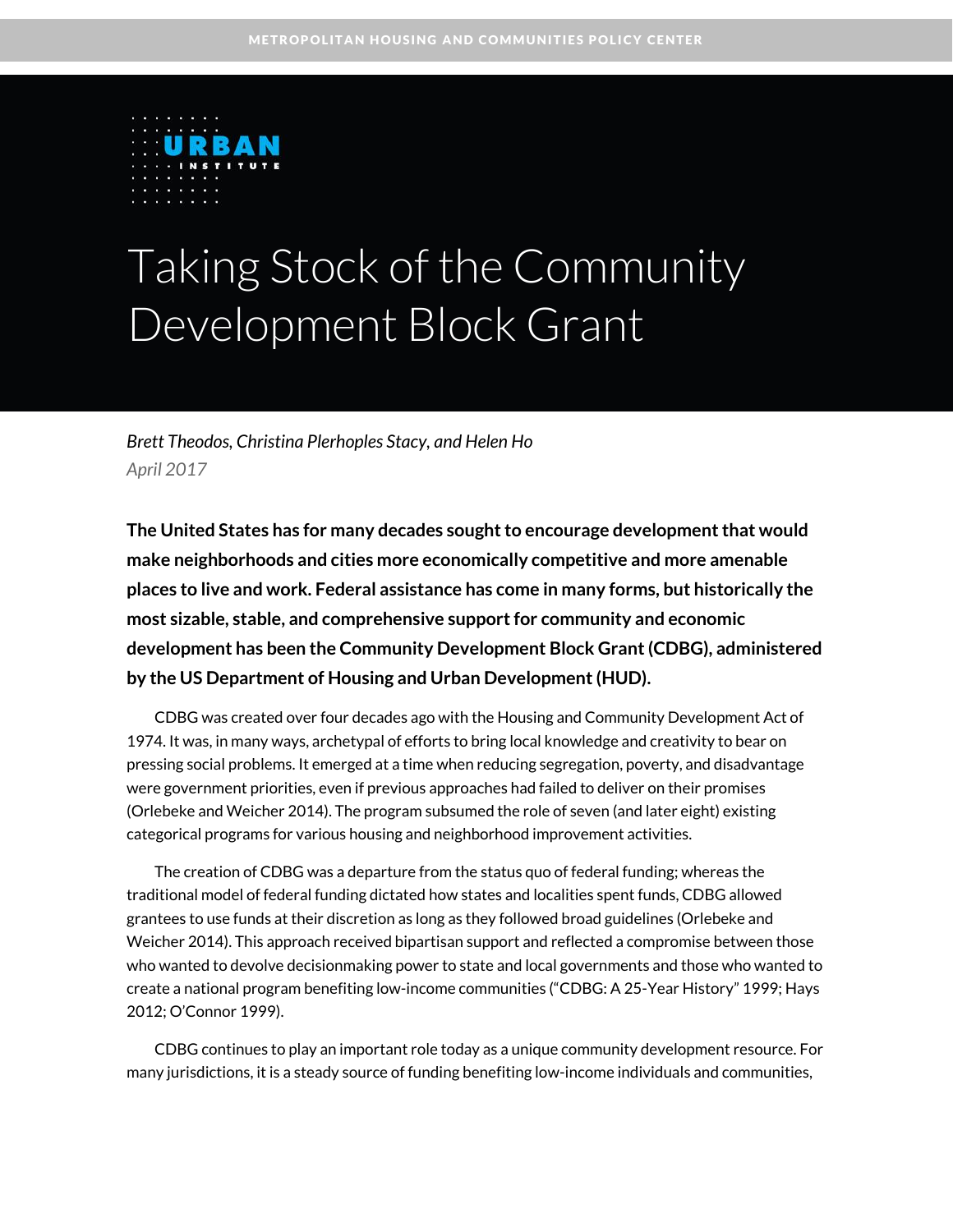which allows them to focus on implementation rather than fundraising. Its flexibility also allows localities to tailor solutions to their own needs and fund a wide range of activities, from providing housing loan counseling to supporting local attractions that generate economic activity. CDBG funds can be used in isolation or combined with other funding sources to accomplish an array of objectives.

According to HUD, between 2005 and 2013, CDBG created or retained 330,546 jobs, assisted over 1.1 million people with homeownership and improvements, benefitted over 33 million people nationwide through public improvements, and provided public services to over [1](#page-14-0)05 million people. $^{\rm 1}$ However, real-dollar funding for the core program has shrunk tremendously over its lifetime (figure 1), and President Trump's 2018 budget proposes to eliminate its funding. Although the program is large and well-established in the community development field, few have a comprehensive view of what the program accomplishes. Some have criticized the program as ineffective, inefficient, and too diffuse (Moore [2](#page-14-1)007). $^2$  However, CDBG grantees cite the program as essential to their community and economic development strategies (US Government Accountability Office 2013), and as the "first capital in" to a project, which is critical in attracting other capital sources (Prunella, Theodos, and Thackery 2014).

Despite the program's importance and its significant declines in funding, CDBG has received little attention of late in policy and research circles. However, HUD has been aware of CDBG's challenges and has formulated legislative changes and regulatory updates.

This brief centers around eight key questions in the design and implementation of CDBG:

- 1. What is the funding picture for CDBG?
- 2. Are funds directed to the jurisdictions with the most need?
- 3. Are CDBG funds used for the right activities?
- 4. How well do grantees target their funds to people and places with needs?
- 5. How can the program encourage good performance?
- 6. How well does the CDBG platform work for supplemental programs?
- 7. What data are available to track and evaluate CDBG activities?
- 8. What are CDBG's impacts on people and place?

Embedded in each section are recommendations for improvement.

### What Is the Funding Picture for CDBG?

While funding for CDBG has remained fairly steady in nominal dollars at roughly \$3 billion, funding has not kept pace with inflation. In real 2016 dollars, funding has decreased 80 percent since its peak in 1979 from \$15.0 billion to \$3.0 billion (figure 1). More recently, funding for CDBG has hovered around the same nominal levels or declined since 1995, aside from the 2009 appropriations that included funds from the American Recovery and Reinvestment Act. In real dollars, the program is less than half the size it was in 1995. Increasing funding for CDBG should continue to be challenging in the near term, given general pressures on discretionary nondefense spending and the budget caps placed on the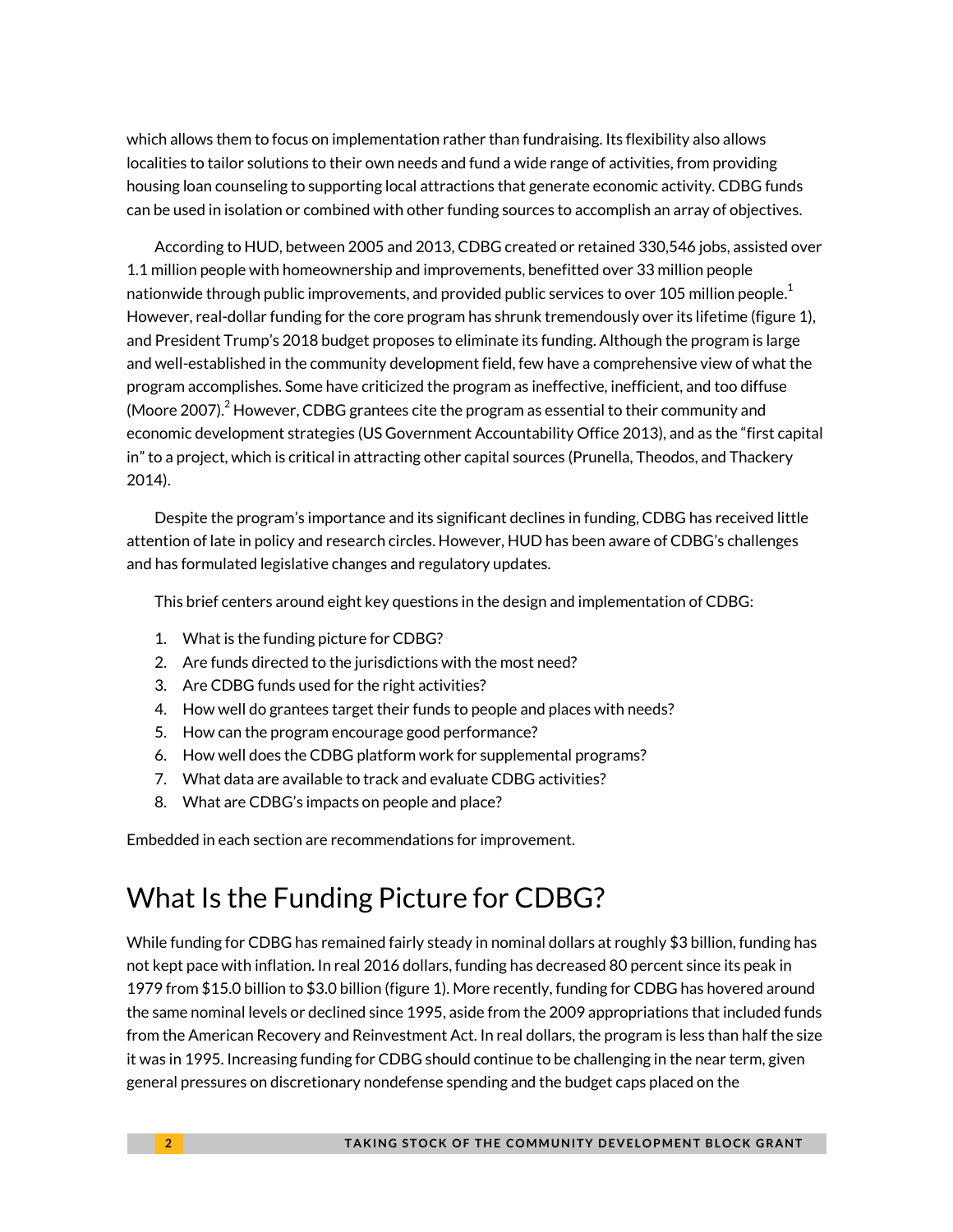Transportation and Housing Appropriations Committees (Reich 2014).Further, the Trump administration has proposed eliminating the program in its FY 2018 budget (US Office of Management and Budget 2017).

#### FIGURE 1





**Sources:** Eugene Boyd, "Community Development Block Grants: Recent Funding History," (Washington, DC: Congressional Research Service, 2014); "CPD Appropriations Budget," US HUD, accessed April 6, 2017, [https://portal.hud.gov/hudportal/HUD?src=/program\\_offices/comm\\_planning/about/budget/.](https://portal.hud.gov/hudportal/HUD?src=/program_offices/comm_planning/about/budget/)

In addition to lagging behind inflation, CDBG appropriations have not kept pace with the increasing number of entitlement communities that receive CDBG funding directly from HUD (not counting the units of government receiving CDBG grants from states). Between 1980 and 2015, CDBG entitlement communities have increased 86 percent while real funding for the program has declined (figure 2). This, together with funding cuts, has amounted to an 85 percent decrease between 1980 and 2015 in average funding for each direct recipient.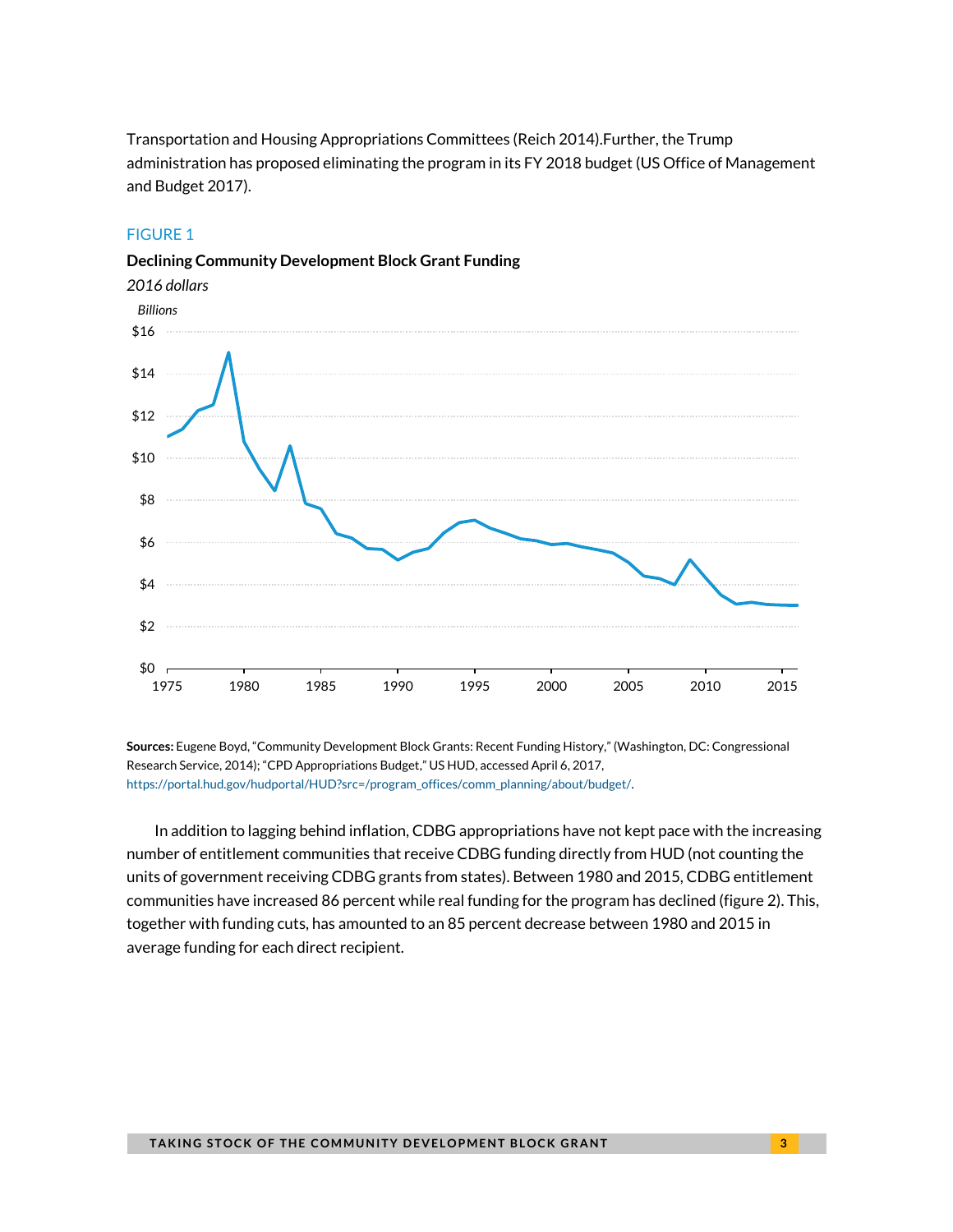#### FIGURE 2



### **Decreasing Community Development Block Grant Funding per State and Local Government Grantee**

**Sources:** Eugene Boyd, "Community Development Block Grants: Recent Funding History," (Washington, DC: Congressional Research Service, 2014); US HUD, "Community Development Block Grant Program: Directory of Allocations for Fiscal Years 1975–1980," "Community Development Block Grant Program: Directory of Allocations for Fiscal Years 1981–1987," "Community Development Block Grant Program: Directory of Allocations for Fiscal Years 1986–1993," (Washington, DC: 1980, 1987, and 1993, respectively); "CPD Appropriations Budget," HUD Exchange, US HUD, accessed April 6, 2017,

[https://portal.hud.gov/hudportal/HUD?src=/program\\_offices/comm\\_planning/about/budget/;](https://portal.hud.gov/hudportal/HUD?src=/program_offices/comm_planning/about/budget/) "Community Planning and Development Program Formula Allocations for FY 2015," HUD Exchange, US HUD, accessed April 6, 2017, [http://portal.hud.gov/hudportal/HUD?src=/program\\_offices/comm\\_planning/about/budget/budget15.](http://portal.hud.gov/hudportal/HUD?src=/program_offices/comm_planning/about/budget/budget15)

While CDBG funding has decreased, HUD's housing assistance program allocations (such as those for rental assistance and public housing) have fared better. Housing assistance funding more than doubled between 1980 and 2007—but still reaches only one in four eligible households (Joint Center for Housing Studies of Harvard University 2013). In comparison, CDBG funding declined 60 percent over the same period.

These trends are driven by several forces, but key is that HUD budget ceilings place pressure on allocations between community development programs (for which the impacts of funding cuts are less immediately obvious) and rental assistance programs (which serve individuals and families who could lose their housing as a direct result of funding cuts). Also, rental assistance programs have grown because of rising rents and declining incomes rather than the addition of funding for new units or vouchers.

Current funding trends are a major source of concern for CDBG proponents. From the local jurisdictions' perspective, the small size of CDBG grants reduces the potential for transformative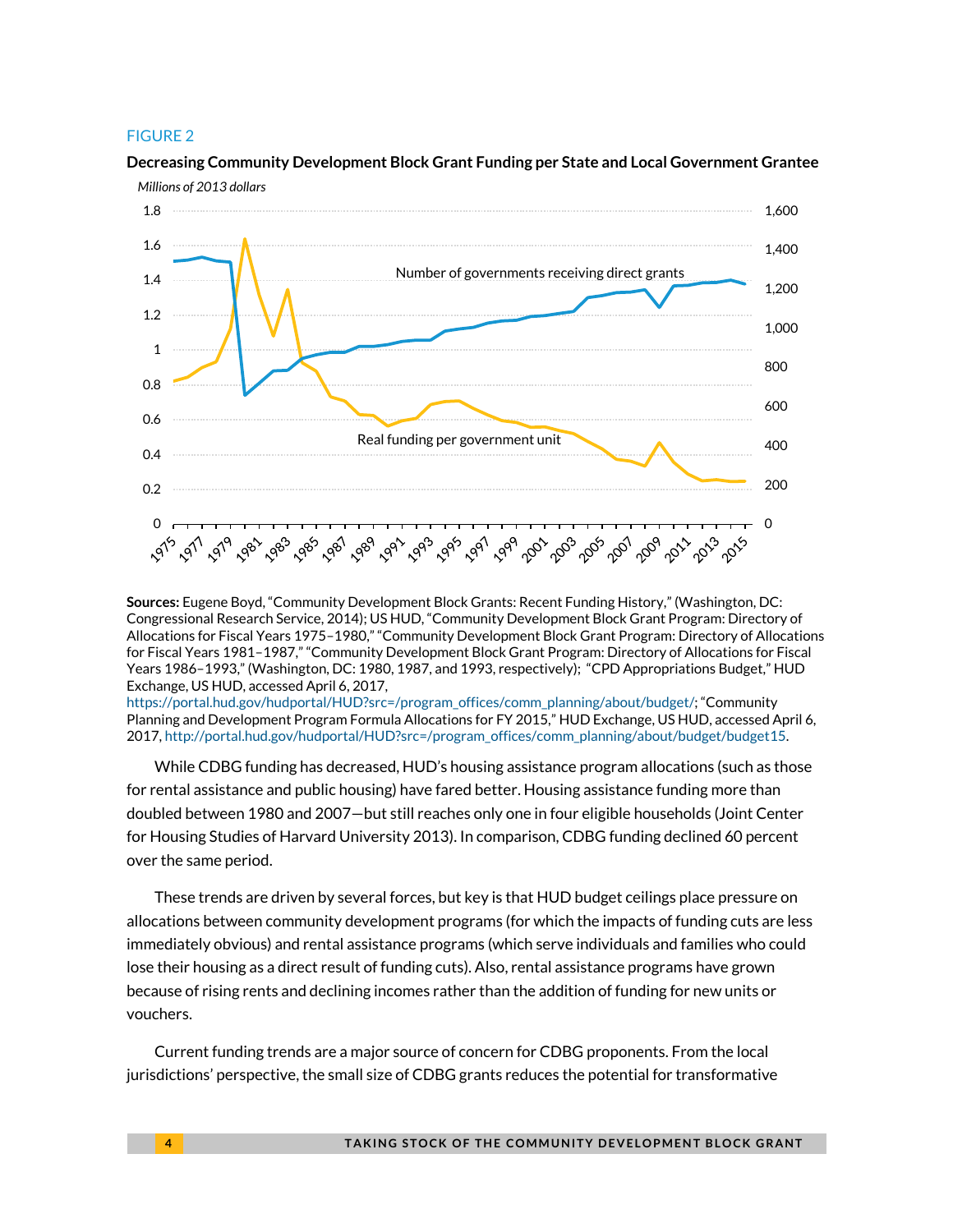projects and disincentivizes dedicating staff time to planning. Tight funding also makes local jurisdictions reluctant to support program changes that would reduce flexibility or redistribute funds.

### **Recommendations**

Implementing four funding-related recommendations will strengthen the CDBG program:

- **Limit the number of entitlement communities based on need**. The requirements for being an entitlement community should be altered to increase funding per entitlement community. Nonentitlement communities would still be eligible for funding under the state-administered CDBG program. The current criteria are based upon population and city status rather than need (see next section). Creating a need threshold for entitlement status would not only better target funding to need, but also reduce the number of entitlement jurisdictions. Previous proposals have sought ways to accomplish this. For example, one proposal was to eliminate a grandfathering mechanism that prevents communities from losing their entitlement status when they no longer meet the requirements.<sup>[3](#page-14-2)</sup> A second option mentioned by the Congressional Research Service would increase the minimum population threshold and grant formula allocation needed to receive an entitlement grant (Boyd 2014).
- **Continue and increase funding**. Funding for CDBG has declined dramatically since its inception and has remained stagnant. CDBG grants must be a certain size to be useful for local jurisdictions. Given the important role that CDBG plays locally, the solution is to continue the program and increase funding conditional on other reforms, described below.
- **Educate the public and policymakers about CDBG's accomplishments. CDBG has funded <b>Fig. 3.** popular projects, but these are perceived to be funded solely by local governments. Advocates should raise awareness about CDBG projects to build support for additional funding.
- **Use the need for increased funding as an opportunity to improve the program.** Many improvements outlined in this brief may face opposition from local jurisdictions that fear losing funding. Increased funding could hold jurisdictions harmless for a set amount (e.g., five years) while implementing the proposed changes, which would help garner support from local jurisdictions and Congress members while improving CDBG's effectiveness.

# Are Funds Directed to the Jurisdictions with the Most Need?

The CDBG program has two main components: grants distributed directly to entitlement communities and grants administered indirectly through states (or directly to small cities in nonparticipating states). Under the entitlement communities component, major cities and urban counties are entitled to receive CDBG funds based on a formula. Localities that do not meet HUD's criteria for entitlement communities can apply for funds through state-administered grants (in participating states) or through HUD's small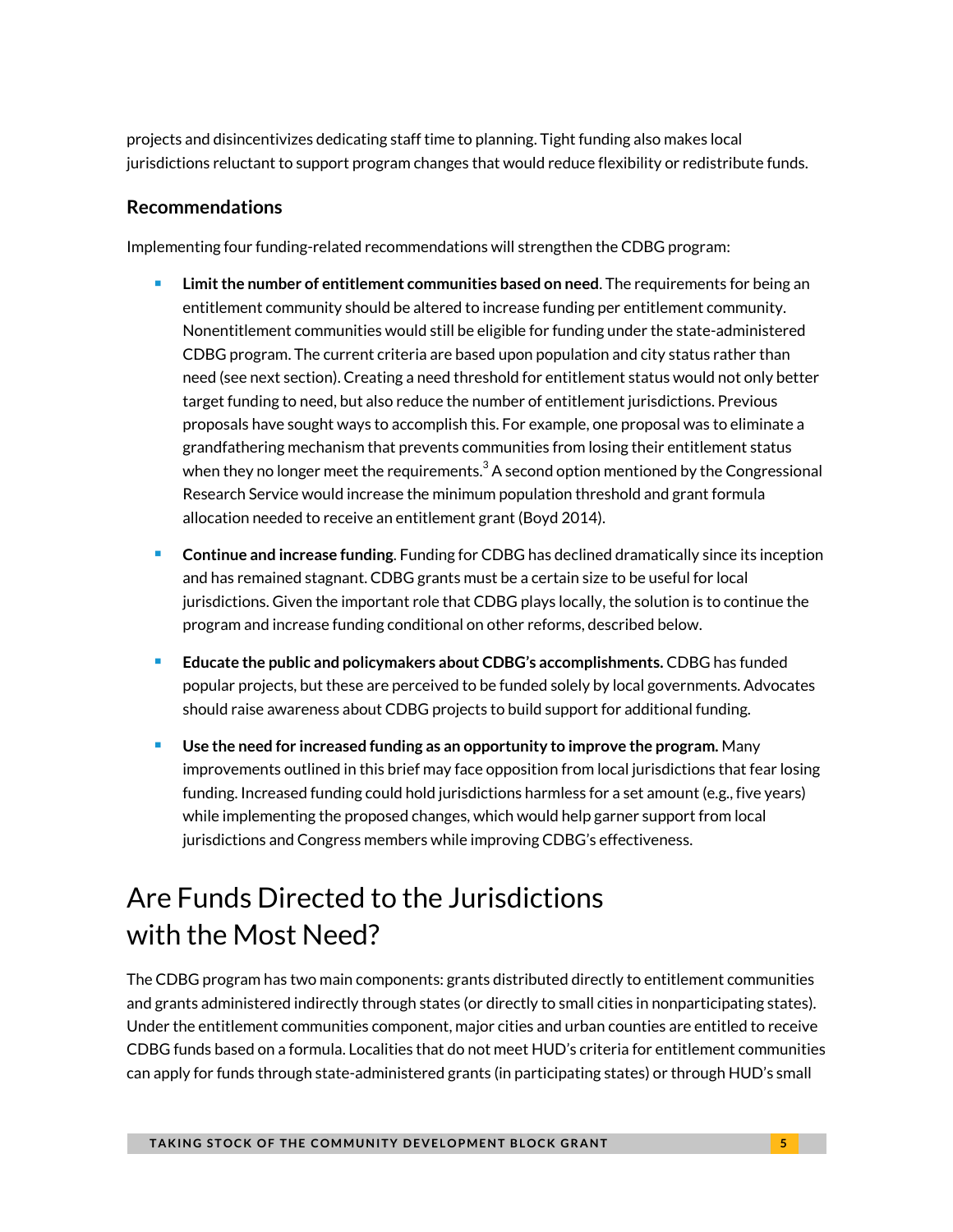cities program (in nonparticipating states[\).](#page-14-3) <sup>4</sup> Of the funds appropriated for CDBG, 70 percent are allocated to entitlement jurisdictions and 30 percent to nonentitlement jurisdictions.<sup>[5](#page-14-4)</sup>

Metropolitan cities with a population of at least 50,000 and urban counties with a population of at least 200,000 (excluding cities in the county entitled to CDBG funds) are entitled to CDBG funds. The amount of the grants is based on one of two formulae. Formula A, which was written into the 1974 legislation, uses a locality's weighted share of population, poverty, and overcrowding to determine grant amounts. Formula B, added in 1977, uses a locality's weighted share of population-growth lag, $^6$  $^6$  poverty, and pre-1940 housing.<sup>[7](#page-14-6)</sup> HUD uses the larger of the two amounts calculated from Formulas A and B to determine an award (Richardson 2005). $^8$  $^8$ 

The small cities and state-administered programs use similar formulae. States receiving a stateadministered CDBG program grant can choose how to award these monies to local governments, within guidelines. For example, states may award grants through a competitive process or by entitlement (US HUD 2014).

Studies have found that the formulae's abilities to match funding to need have diminished over time (Collinson 2014; Rich 2014; Richardson 2005). Sources of the mismatch include the imperfect relationship between the variables in the allocation formulae and need. For example, wealthy suburbs may have older housing stock and low population growth but are not especially needy.

#### **Recommendations**

- **Improve the formulae.** Congress should create a single formula that provides similarly needy communities with comparable funding per capita and more needy communities with more funding per capita then less needy communities (Collinson 2014; Richardson 2005). For example, Congress might put higher weights on a measure of concentrated poverty (Collinson 2014; Rohe and Galster 2014) or children living in poverty. Although local officials generally oppose a redistribution of CDBG funds, they may accept a change if the formulae are simplified so that allocations are more predictable.
- **Lower funding for wealthy communities**. As part of the formula overhaul, Congress should modify the existing allocation formulae to lower the weight of housing stock and population variables for wealthy communities (Collinson 2014; Richardson 2005), since some wealthy communities receive greater allocations than their needs may suggest.
- **Remove the distinction between entitlement and nonentitlement communities.** Congress can allocate funds across all local jurisdictions according to a formula based on need. To avoid small grants and maintain grant efficacy, Congress can impose the current or more stringent minimum thresholds for grant amount and population.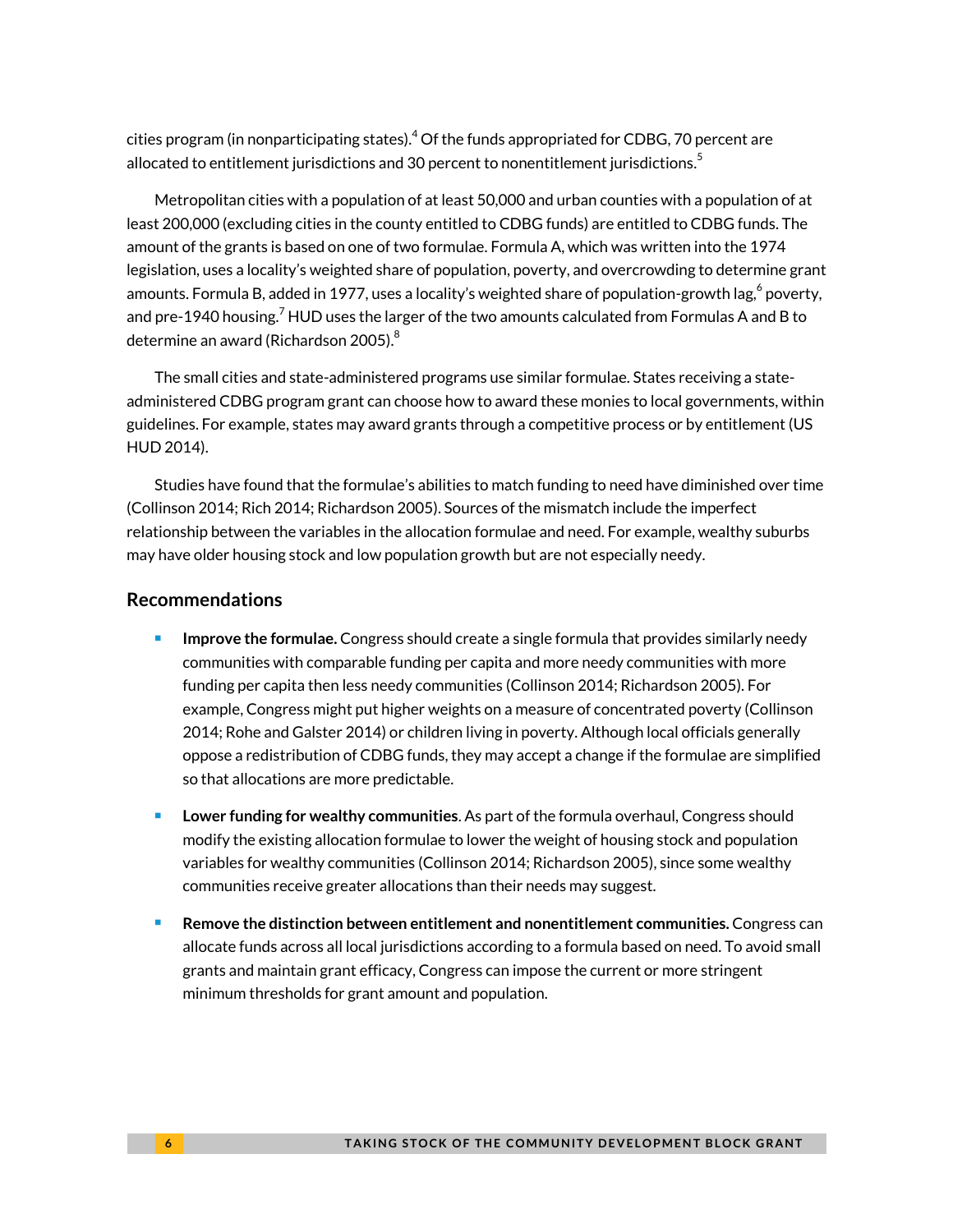### Are CDBG Funds Used for the Right Activities?

HUD distributes program funds each year with broad requirements about which community and economic development activities can be supported:

- Each activity undertaken by a locality must meet one of CDBG's national objectives, that is, it must principally benefit low- and moderate-income (LMI) persons, eliminate or prevent slum and blight conditions, or meet other urgent community development needs.
- **Local grantees are required to use (over three years) at least 70 percent of their CDBG grant** funds for activities that benefit LMI persons, defined as those with 80 percent or less of area median income. Where at least 51 percent of residents are LMI persons, HUD allows grantees to count 100 percent of "area-benefiting" expenditures as benefiting LMI persons.
- The remainder of the grant can be used to prevent or eliminate slums or blight or to address urgent community development needs.
- **Up to 15 percent of the grant can be used for public services or social services.**
- Up to 20 percent of the grant can be used for planning and administration expenses.

HUD prohibits certain uses of funds, including political activities and construction of new housing by local governments. $^9$  $^9$ 

In addition to spending CDBG funds directly, entitlement communities can, under the Section 108 Loan Guarantee Program, use their future CDBG funds as collateral for community and economic development projects (Wiley 2014). Similar to CDBG, Section 108 is used as "seed money" to attract other funding sources or fill funding gaps (Prunella, Theodos, and Thackery 2014).

The state-administered CDBG program has similar allowable activities but different restrictions on program administration and technical assistance. States can use \$100,000 plus 50 percent of costs incurred for program administration. States can also use part of their CDBG allocations on technical assistance activities. However, states cannot spend more than 3 percent of allocations on program administration and technical assistance combined. $^{\rm 10}$  $^{\rm 10}$  $^{\rm 10}$ 

To receive funds, entitlement communities (and states in the state-administered program) must develop and submit a consolidated plan, as HUD requires for its other Community Planning and Development formula grant programs. The consolidated plan identifies a jurisdiction's goals for the CDBG program and for its housing programs.

CDBG spending falls under a few general categories: property acquisition and clearance, housing, economic development, public improvements and facilities, public services, and planning and administration. Within these categories, grantees have funded a wide variety of activities, including street upgrades, infrastructure infill, affordable homeownership, homeless services, and small business loans. For example, Pharr, Texas, used CDBG funds to buy equipment that enabled the city to host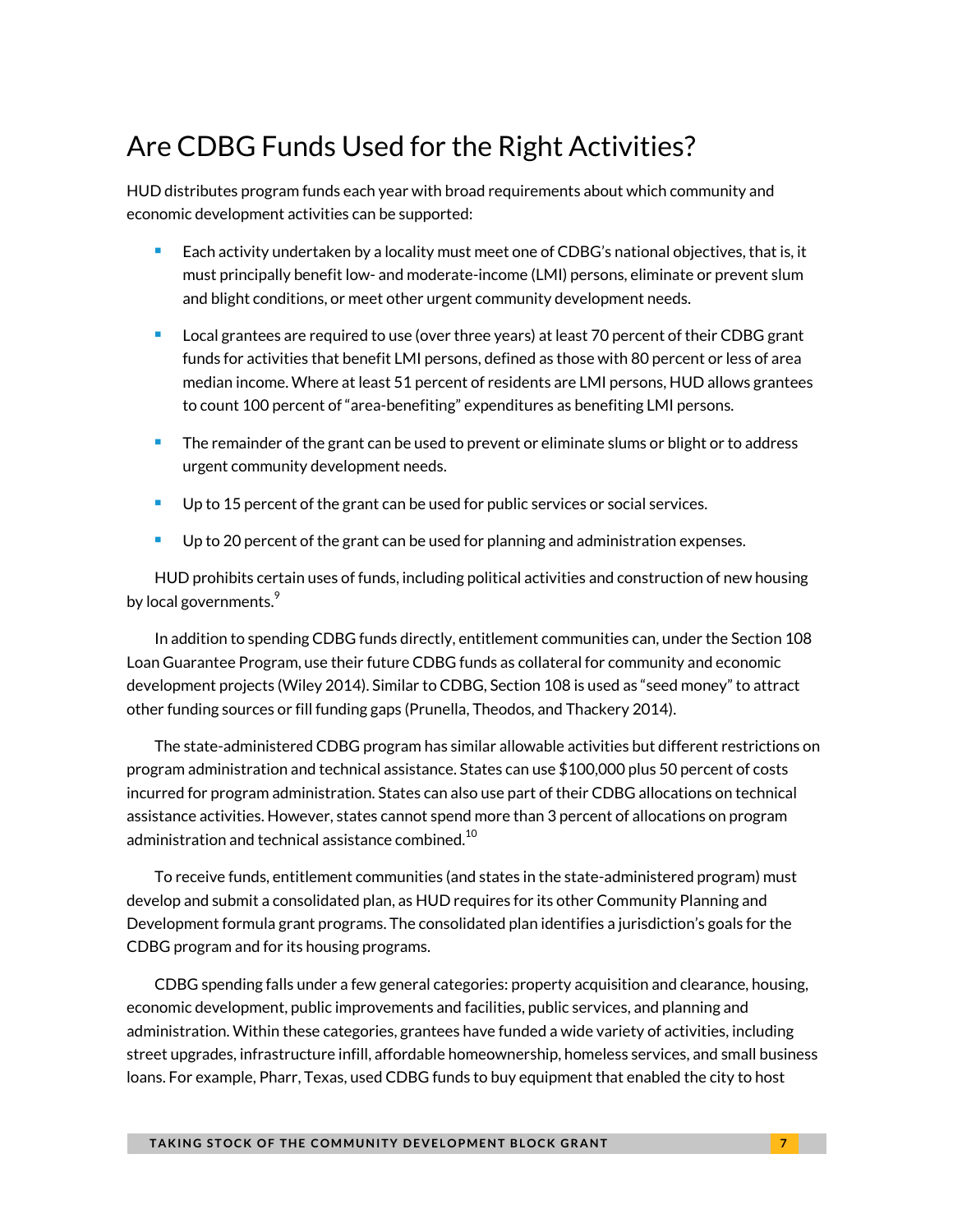festivals and to operate an oral history display at City Hall (US HUD, n.d.). Boston, Massachusetts, used CDBG funds for home repairs for LMI senior citizens (City of Boston, Massachusetts, Office of the Mayor, n.d.).

Some cities set aside a portion of their CDBG funds for specific activities. For example, Oakland, Michigan, sets aside one-third of its annual CDBG funds for home improvement loans for LMI residents. The remaining two-thirds are allocated to revitalization projects (Advantage Oakland 2012). In FY 2011, the highest percentage of entitlement funds was used for housing-related activities (30 percent) and the next highest was public improvements and facilities (25 percent) (Rich 2014).

However, when HUD solicited feedback from grantees on program requirements, day-to-day administrators stated that they would prefer more guidance on how to use funds effectively within the requirements.

#### **Recommendation**

 **Provide more guidance on how to use funds.** HUD's local field offices could provide localities with much-needed guidance on how to use funds effectively, but they are currently understaffed. Field offices should be strengthened to provide added guidance so that funds can be used more effectively within jurisdictions.

### How Well Do Grantees Target Their Funds to People and Places with Needs?

Grantees cite the CDBG program as essential to their communities and economic development strategies (US GAO 2013). Given the suite of other federal, state, local, philanthropic, and for-profit sources of local development funding, CDBG funds stand out as among the most flexible. Yet, CDBG's inherent flexibility raises concerns that local allocations do not adequately target the needs of lowincome people.

There are a few dimensions of these concerns. First, whether grantees adequately direct funding to LMI people is uncertain. Studies have shown that HUD's accounting rules overstate the proportion of CDBG funds that benefit LMI people (Brooks and Sinitsyn 2014; Walker, Hayes, et al. 2002). Brooks and Sinitsyn (2014) find that in Chicago, council districts with lower incomes receive less funding than what their share of LMI people would predict. In Los Angeles, they find that lower-income council districts actually received more than what their share of LMI people would predict, but higher-income neighborhoods in lower-income council districts received more funds than lower-income neighborhoods in higher-income districts. Relatedly, even if funds are targeted to LMI people, they may be benefiting those at the higher end of the LMI income range (Rich 1993).

Second, there is a tension between funding social services for LMI people versus brick-and-mortar development projects to improve LMI neighborhood conditions. An early study by Dommel and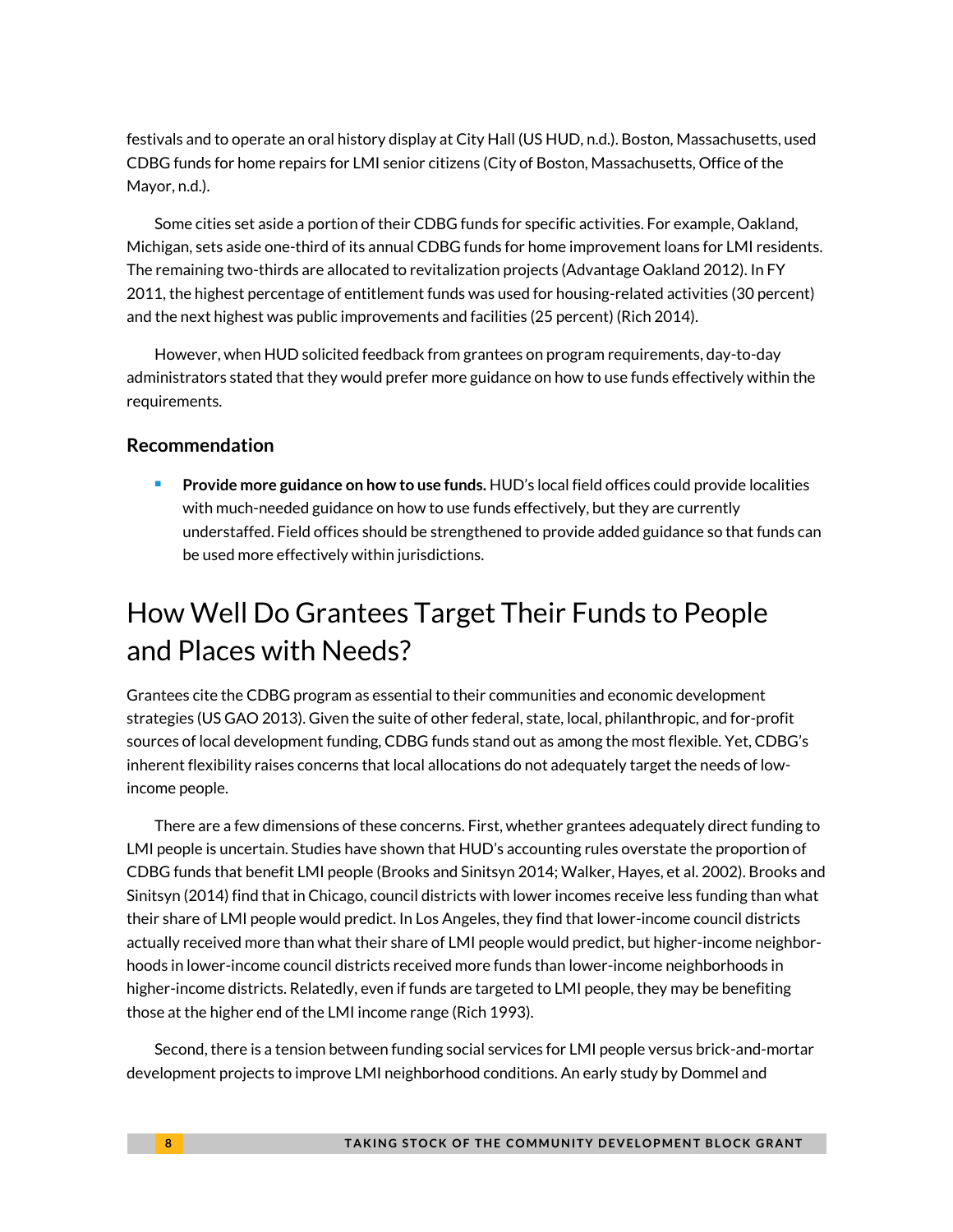coauthors (1983) found that, compared to other activities, economic development activities tended to have fewer direct benefits to LMI people. Yet the question remains unanswered—which types of or mix of programs currently have the greatest benefits to LMI people remains unanswered?

Third, funds may be more effective if they are more geographically concentrated (Galster et al. 2006; Walker, Hayes, et al. 2002). Pooley's (2014) analysis of CDBG and Section 108 housing–related funding in Philadelphia supported the hypothesis that higher geographic concentrations of funds were more effective. Currently, HUD provides some incentive for entitlement communities to designate and target funds to Neighborhood Revitalization Strategy Areas. However, such investments accounted for just 17 percent of total CDBG funds between 1995 and 2012 (Rich 2014). Although targeting funds to neighborhoods with a certain level of need reduces flexibility, local officials can circumvent the politics of allocating money and concentrate on those in need. In addition, more concentrated targeting may make outcomes easier to measure, since measuring outcomes is difficult when funds are diffuse.

#### **Recommendations**

- **Monitor social targeting.** HUD requires that 70 percent of CDBG funds benefit LMI people. However, there are no reliable data on how well jurisdictions meet this requirement because jurisdictions self-report these data. Accounting rules may also allow jurisdictions to claim that projects benefited more LMI people than they actually did. HUD should increase monitoring and enforcement of this requirement.
- **Strengthen the requirement to benefit low-income people.** HUD should establish stronger requirements for targeting low-income people. For instance, some percentage of CDBG funds could be required to benefit people with incomes less than 50 percent of the area median income (Rohe and Galster 2014).
- **Expand geographic targeting.** HUD should establish an additional requirement, and possibly funding incentives, to spend some percentage of CDBG funds within a single area. HUD can explore whether to concentrate funds in areas with the highest needs or in areas that require less funding to see results. Since geographic targeting may not be appropriate for all jurisdictions, criteria should be established for who should follow geographic targeting requirements.
- **Anticipate the potential conflict between geographic targeting and fair housing.** Some may see fair housing goals as running counter to the principle of geographic targeting to LMI neighborhoods, since fair housing resources are used to broaden affordability options in higherincome neighborhoods. However, economic development and fair housing does not need to be a tradeoff. If a jurisdiction considers its policy toolbox holistically, it can use inclusionary housing jurisdictions to create opportunity areas in wealthy communities while using CDBG funds in LMI neighborhoods. HUD can provide guidance when reviewing Assessments of Fair Housing on how to integrate these two goals.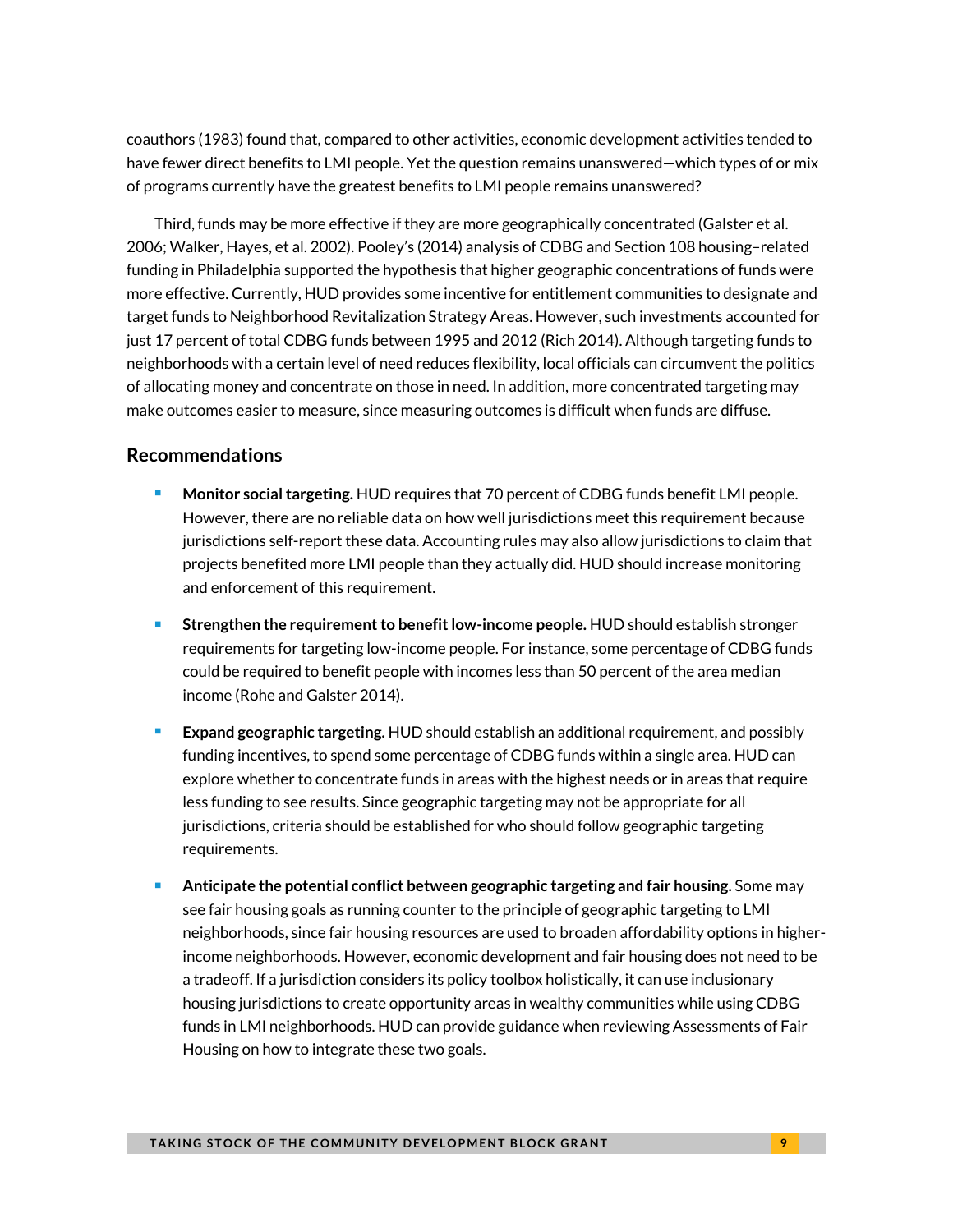# How Can the Program Encourage Good Performance?

Because of local fiscal stresses and the small size of CDBG grants, some jurisdictions use CDBG to fill funding gaps rather than for transformative or capacity-building investments. In addition, HUD's ability to support, monitor, and reward grantees for good performance has diminished because of decreased staffing. Recent place-based initiatives, such as HUD's Sustainable Communities and Promise Neighborhoods, provide examples of how higher expectations, strong technical assistance, and dedicated resources can help grantees use data to analyze their needs and create comprehensive community development strategies.

### **Recommendations**

 **Reward jurisdictions for good performance.** HUD should do more to encourage grantees to use their funds effectively. We recognize, however, that it is difficult to measure or reward jurisdictions based on long-term outcomes, because it is difficult to measure long-term outcomes and attribute them directly to CDBG. Therefore, metrics must focus on immediate outputs such as per unit rehabilitation cost, timeliness in expending money, success in leveraging funds, and extent CDBG funds are integrated into a community-level revitalization plan or approach.

Although many CDBG recipients would oppose certain ways to implement a reward system, such as setting aside funds for good performance or using sanctions for poor performance, fewer recipients would oppose rewarding good performance in general. HUD can create buy-in for a reward system through a demonstration project, such as including a reward system within the state programs that already distribute funds on a competitive basis.

- **Do more to facilitate peer learning and improve technical assistance.** Effective technical assistance can create the capacity to examine a jurisdiction holistically, assess the root causes of problems, and prioritize funding. CDBG grantees exchange information regularly, but HUD can do more to facilitate peer learning and improve technical assistance. Specifically, HUD should help grantees use data to analyze needs, formulate comprehensive community development strategies, create public-private partnerships, coordinate community development efforts, define goals and outcome measures, and leverage CDBG funds for additional funding.
- **Set aside funds for planning.** Local governments may not devote resources to planning and partnership development for CDBG because leaders want their most capable staff to focus on larger portions of the budget. Thus, setting aside funds for planning would support a higherquality planning process.
- **Provide CDBG recipients with guidance and encouragement to pursue public engagement**. The public must be involved in ensuring high performance because, ultimately, it is residents' quality of life that matters. Engaging community members can help CDBG projects identify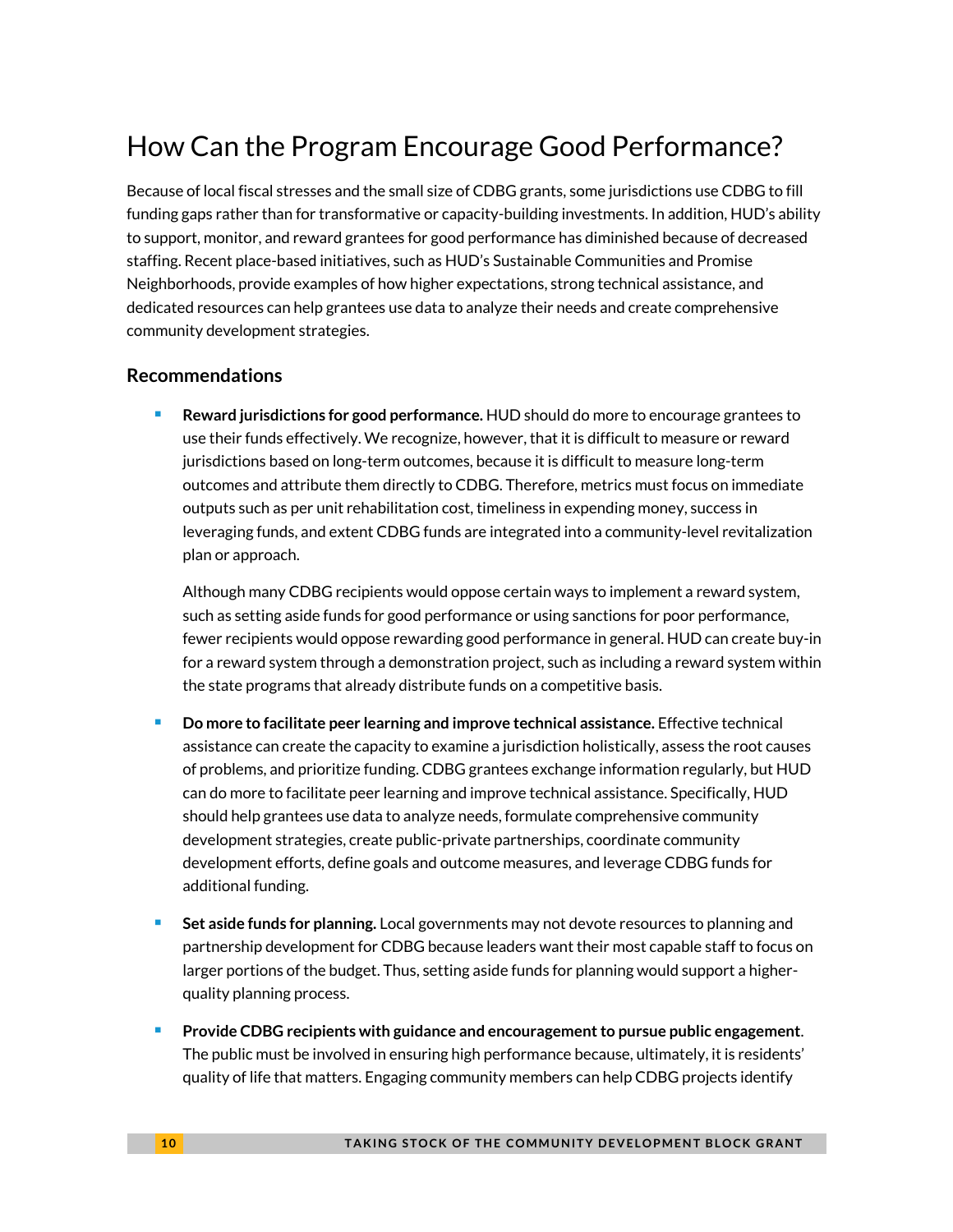problems, and, in particular, uncover unintended consequences. HUD can use the Sustainable Communities' community engagement component as a model. In Sustainable Communities, some jurisdictions appointed community leaders to resource-governing bodies to meet community engagement requirements. Others used grant funds to keep community stakeholders involved during project implementation, so that community members and groups that informed the project's goals could provide accountability. Jurisdictions could also consider contracting with organizations that have demonstrated capacity to engage underserved and disadvantaged communities.

- **Be more proactive in educating potential project partners about CDBG requirements**. Inexperience working with other organizations and with CDBG funds can be barriers to an effective CDBG partnership, which could impede good performance. Potential partners may be unfamiliar with the community development field or how to use CDBG dollars. Educating actors about CDBG requirements will help encourage interorganizational collaboration.
- **Alter regulations to encourage risk taking and innovative projects and partnerships**. While jurisdictions could use CDBG for innovative projects or partnerships, they may be too risk averse to try new strategies and would rather use CDBG for essential services. This is especially true of small to mid-size grantees with minor allocations. Current CDBG regulations do not encourage risk taking. Congress could set aside a slice of the CDBG pool for entrepreneurial investments, so that communities will be encouraged to take more risk.
- **Increase HUD's field office capacity**. As touched on above, HUD's staffing has decreased, limiting its capacity to provide grantees with intensive assistance. Given the complexity of community and economic development and the local nature of these issues, this resource is important for local grantees.

# How Well Does the CDBG Platform Work for Supplemental Programs?

Congress has created several programs under HUD's Community Development Fund to address largescale crises, such as the foreclosure crisis and natural disasters. These programs used CDBG as a platform but were not necessarily tied to CDBG activities.

One CDBG-funded crisis program was the Neighborhood Stabilization Program, created in 2008 to address the wave of foreclosures and vacant properties from the subprime mortgage crisis. There were three rounds of the program from 2008 to 2010. In all three, grantees received funds to purchase and redevelop foreclosed and abandoned residential properties. In the first and third round, funds were allocated to a set number of state and local governments on a formula basis. In the second round, funds were available on a competitive basis to 56 states, local governments, nonprofits, and consortia of nonprofit entities. All Neighborhood Stabilization Program activities had to benefit persons whose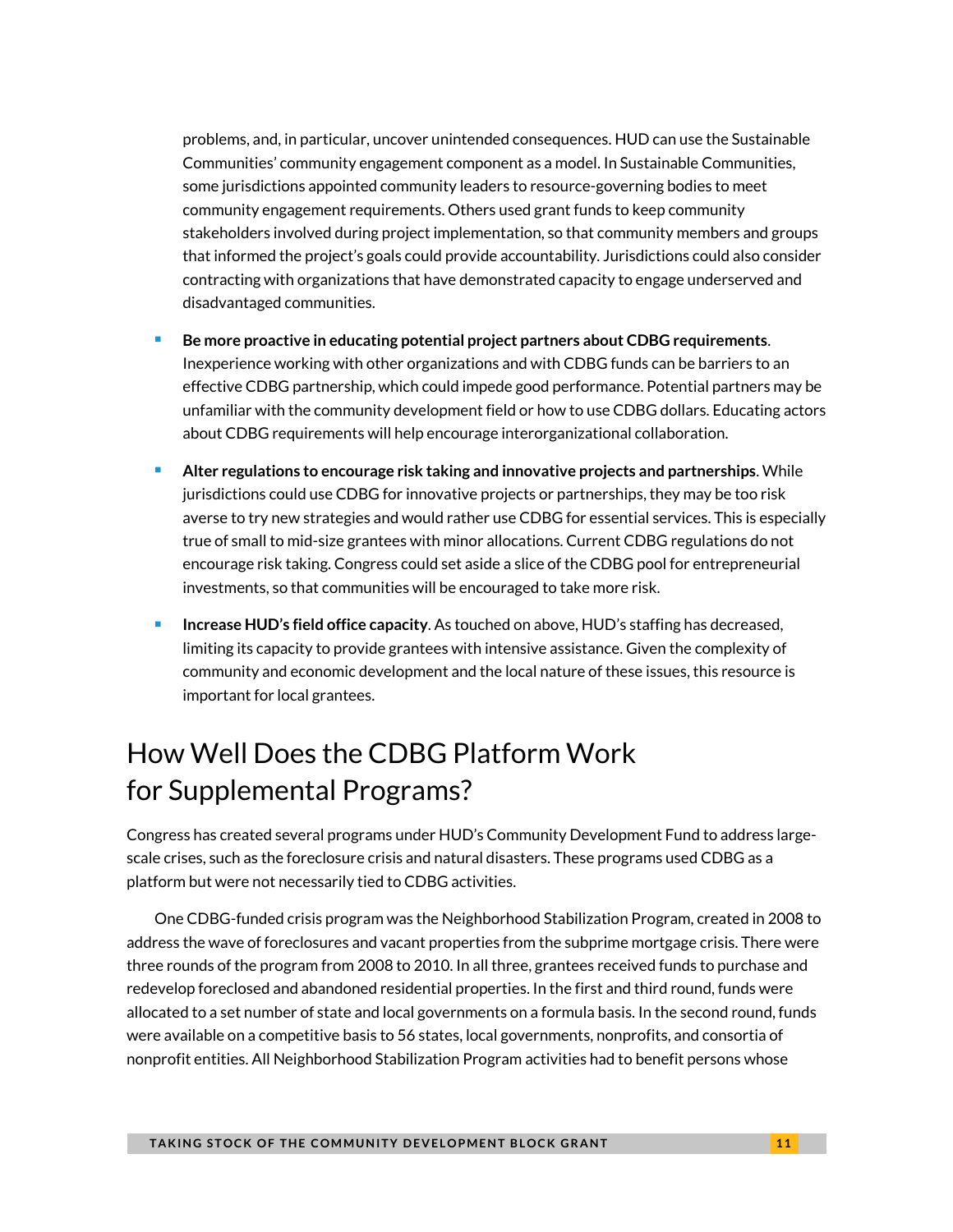income did not exceed 120 percent of area median income, and at least 25 percent of the funds had to benefit individuals or families whose incomes did not exceed 50 percent of the area median income. $^{\rm 11}$  $^{\rm 11}$  $^{\rm 11}$ 

A second of these crisis programs was CDBG Disaster Recovery (CDBG-DR), created to supplement funding from other federal disaster recovery programs. CDBG-DR was employed after hurricanes such as Katrina, Rita, Wilma, Sandy, and other disasters in 2011, 2012, and 2013, as well as for New York City's post–September 11th recovery efforts (Disaster Relief Appropriations Act of 2013; US HUD 2014).

CDBG-DR funds have, in recent years, far outstripped funding for the core CDBG program, though they are available only to a few grantees for a set time. CDBG-DR grants have been allocated differently depending on language in the acts appropriating CDBG-DR funds. Yet all funded activities must meet at least one of CDBG's national objectives (unless that requirement is waived). $^{12}$  $^{12}$  $^{12}$ 

### **Recommendations**

- **Create permanent regulations for a CDBG disaster recovery program.** While CDBG is an established vehicle for delivering funds, policymakers still must design program requirements for each disaster recovery appropriation. (For example, it took nearly 12 months to design the CDBG-DR program to aid Louisiana's recovery after Hurricanes Katrina and Rita.) Creating permanent regulations and program guidance would reduce the time between funding appropriation and disbursement (Spader and Turnham 2014).
- **Encourage cross-jurisdictional collaboration on CDBG-DR projects.** Disasters often affect areas under multiple jurisdictions, and rebuilding efforts may require coordination among different CDBG grantees. Jurisdictions may grant a single entity funds to implement a crossjurisdictional project. However, grantees may need more encouragement and guidance on how to set up these arrangements.

# What Data Are Available to Track and Evaluate CDBG Activities?

HUD monitors grantees' activities and accomplishments through its Integrated Disbursement and Information System (IDIS). Grantees input information on CDBG-funded activities, such as activity type, address of activity, and proposed and actual accomplishments. However, HUD has recognized that the system has issues with missing and misreported data (McEnanly 2011; US HUD 2012). Monitoring relies heavily on self-report and is susceptible to exaggeration (Rohe and Galster 2014; US Government Accountability Office 2006).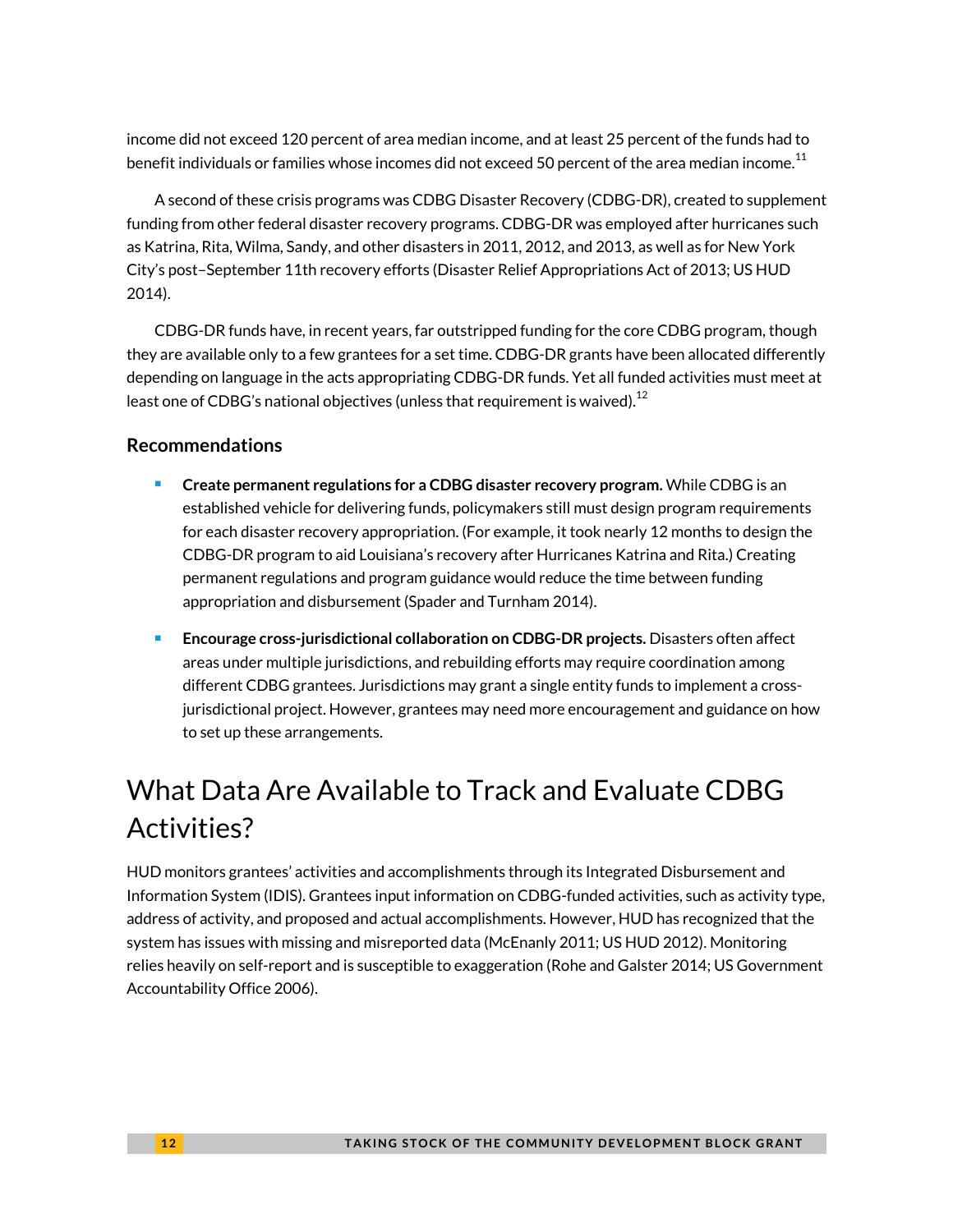#### **Recommendations**

- **Improve IDIS data collection.** There are opportunities to collect more informative performance data. Prunella et al. (2012) proposed improvements to IDIS after their evaluation of the CDBGrelated Section 108, which also uses IDIS as a reporting platform. They recommend that grantees report on specific objectives, outputs, and outcomes for each activity and describe those measures. For example, a grantee may wish to expand small businesses (objective) through technical assistance to entrepreneurs (input) and should report on the number of people receiving technical assistance (output) and the increase in small businesses (outcome). These measures should also be collected at small geographic levels and over time to facilitate evaluation. Even without the issue of CDBG's flexibility, it is difficult to measure neighborhood impacts in general. In particular, it is difficult to predict when impacts will be visible. Researchers need longitudinal outcome data at a small geographic level before and after a CDBG project, for both target and nontarget communities. Some data are available, such as data on vacancy rates and crime, but more should be collected. Researchers also need detailed information on where and how CDBG funds are spent within a community, as well as information on other public-private expenditures that could affect CDBG target areas.
- **Explore innovative methods for collecting these data.** HUD is exploring options for improving its data collection system and how it tells CDBG's story. These options include crowdsourcing data collection, having a private company design a mobile application to display data, and holding a competition to redesign IDIS. Additional innovative methods should be explored to determine the best way to facilitate and improve data collection.
- **Collect qualitative data on CDBG**. Qualitative information, such as that on CDBG organizational structures, how decisions get made, and community engagement efforts, is important for understanding the context around CDBG implementation and potential institutional impacts. On-the-ground observations, surveys, and discussions with residents can shed light on where and when CDBG improves quality of life. Simple opinion surveys, while not suitable for impact research, may demonstrate CDBG's value to Congress and help improve systems and processes. Such qualitative information is not included in IDIS. Local field offices could collect valuable qualitative (and quantitative) information, but they are understaffed. A less resource-intensive approach could be to evaluate a sample of grantees and collect detailed information, according to the grantees' needs and goals.
- **Create typologies of outcome measures**. Because CDBG was designed to address a wide range of local problems, there is no universal measure of success. HUD and the research community should develop typologies to guide the choice of appropriate outcome measures. The National Community Development Association is formulating CDBG performance measures that it hopes will be easily understood by citizens and policymakers, broad enough to capture data from a majority of grantees, and less burdensome for grantees to collect. Grantees could also be measured against what their program plans promised.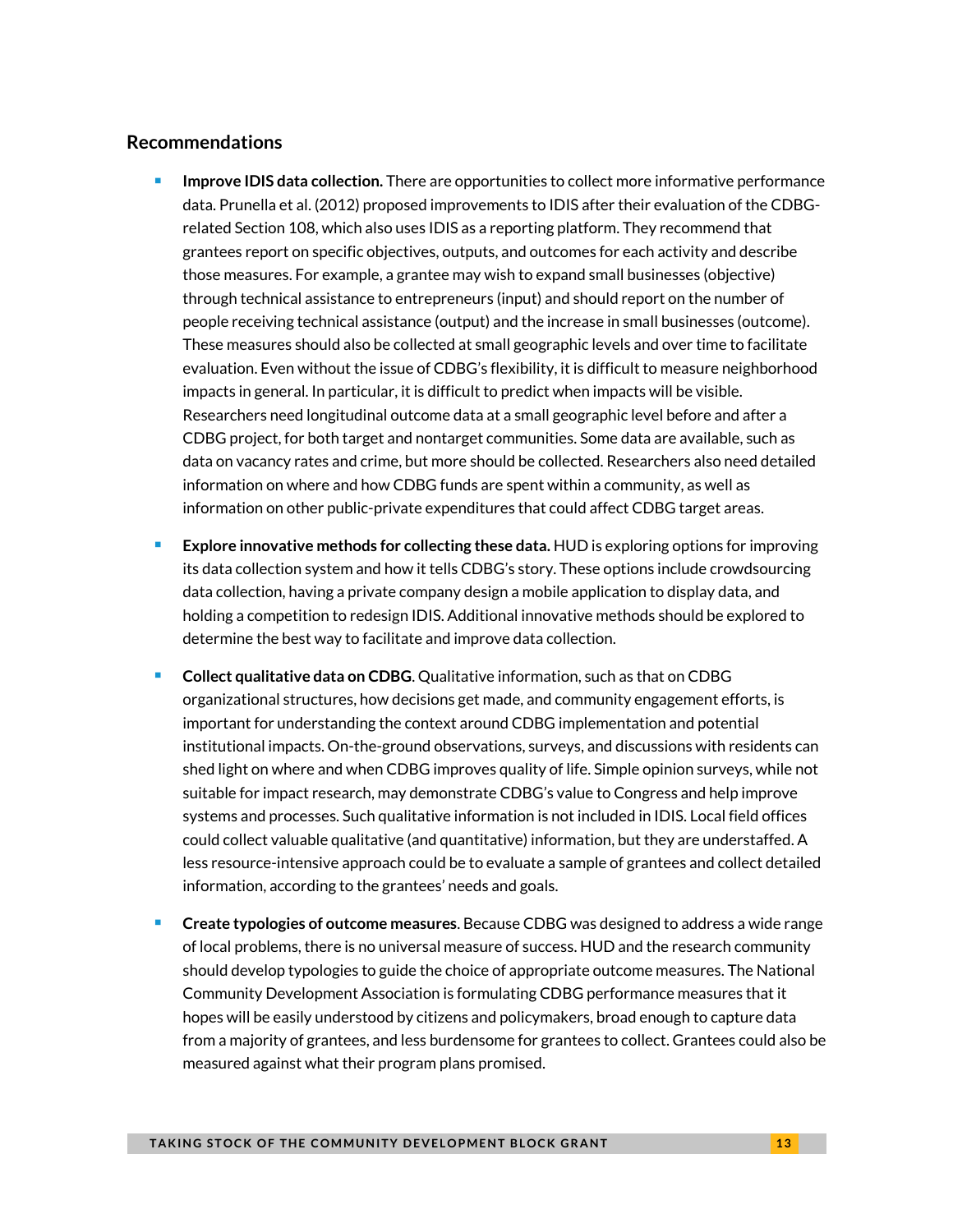# What Are CDBG's Impacts on People and Place?

The drastic decline in CDBG funding may be related to the lack of solid evidence on its effects. For such a large, long-standing program, CDBG has received only limited research on its outcomes for communities and individuals. Impact evaluations have been even more limited and have been completely absent in recent years. $^{13}$  $^{13}$  $^{13}$ 

Numerous studies and debates have explored the effects of CDBG policy changes on allocations and program activities (Collinson 2014; Fossett 1987; Richardson 2005; Steger 1984), and on specific CDBG activities such as demolitions, infrastructure development, affordable housing construction, and small business lending (Walker, Abravanel, et al. 2002). Yet there has been little comprehensive analysis of the program's effects on community outcomes. A 2002 study of 17 cities, undertaken by the Urban Institute and funded by HUD, found that larger CDBG investments were linked to improvements in neighborhood quality (Walker, Hayes, et al. 2002). Neighborhood improvements were found to be stronger or weaker depending on the CDBG activity pursued. However, the authors argued that limitations and inaccuracies in the CDBG data were a major barrier to the systematic study of neighborhood effects. Among the problems were measurement error and ambiguous spatial information, which not only necessitated a sizeable investment of time and money for data cleaning, but also biased the estimates.

It is indeed difficult to estimate the effects of CDBG because the funds can be used for such a wide range of activities. And, depending on the program activity, the outcomes may be not evident for a long time after the funds are allocated. However, there is a growing list of methods and approaches for overcoming these difficulties, and they should be deployed in further research about program effects.

### **Recommendation**

 **Invest in knowledge building**. HUD should—in the near term—fund descriptive and impactrelated research. Descriptive and impact-related research are mutually reinforcing, though only impact evaluations can provide reliable and systematic evidence of CDBG's effects. Research results could help identify how CDBG can be improved and make a strong case for increasing its funding.

# Conclusion

The Trump administration has proposed to eliminate CDBG funding, and the program has faced criticism for the lack of evidence on its benefits. This lack of evidence, though, may be more related to a lack of investment in evaluating the program rather than to a lack of true impacts. HUD should improve processes and monitoring so that CDBG's effects can become apparent. But the program's design and implementation should be reformed and strengthened as well. CDBG's allocation mechanisms, requirements, grantee support systems, and incentives must be reworked to achieve its potential for being a transformative investment for distressed places and people. Absent these changes, CDBG's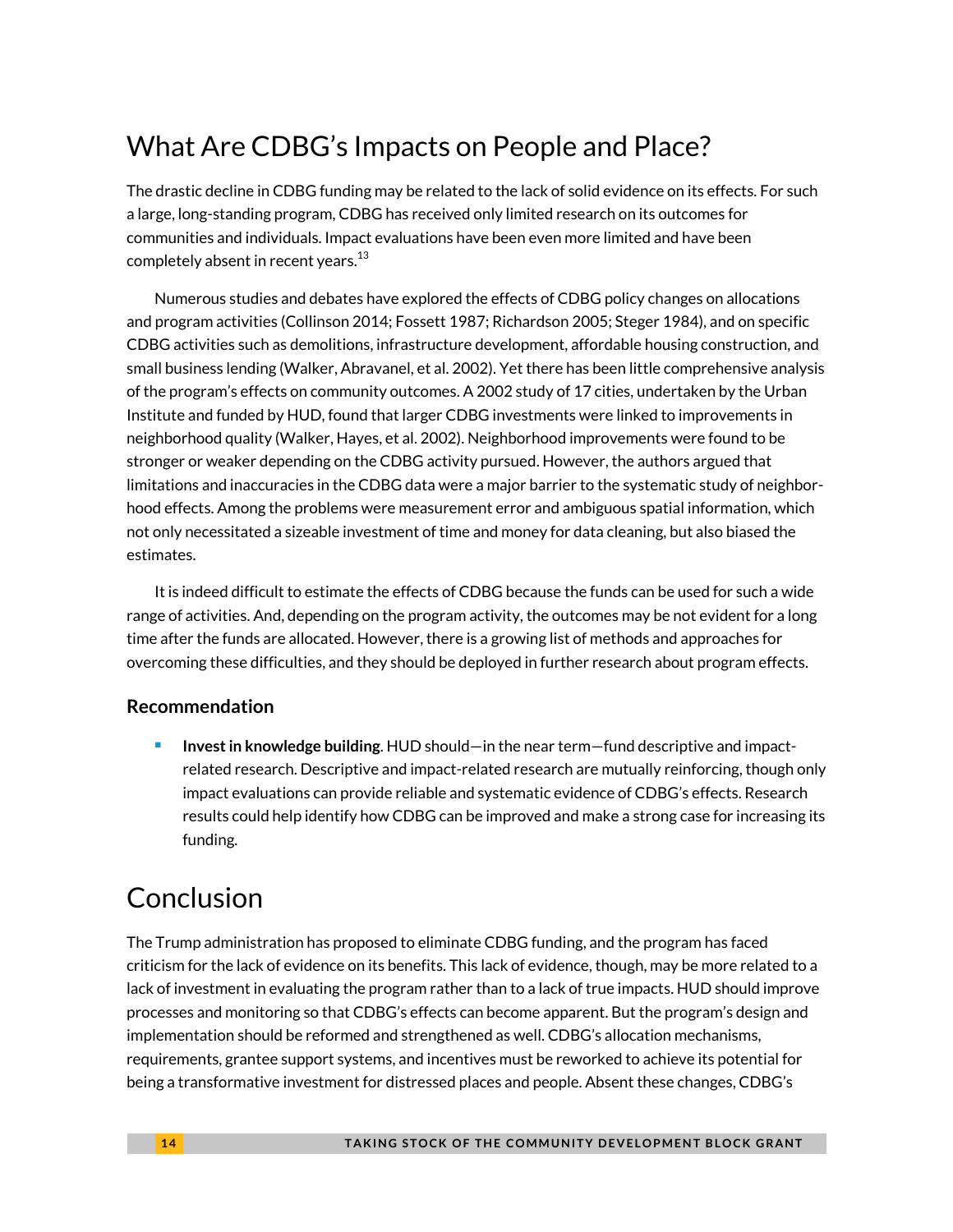funding will likely continue to decrease—at least in real terms—eventually eroding this important social program.

### Notes

- <span id="page-14-0"></span>1. "Selected Accomplishments Reported by CDBG Grantees," HUD Exchange, US HUD, accessed April 6, 2017, [https://www.hudexchange.info/onecpd/assets/File/CDBG\\_Accomp\\_Natl.xlsx.](https://www.hudexchange.info/onecpd/assets/File/CDBG_Accomp_Natl.xlsx)
- <span id="page-14-1"></span>2. "Detailed Information on the Community Development Block Grant (Formula) Assessment," US Office of Management and Budget, last updated September 6, 2008, [http://georgewbush](http://georgewbush-whitehouse.archives.gov/omb/expectmore/detail/10001161.2003.html)[whitehouse.archives.gov/omb/expectmore/detail/10001161.2003.html.](http://georgewbush-whitehouse.archives.gov/omb/expectmore/detail/10001161.2003.html)
- <span id="page-14-2"></span>3. "Community Planning and Development Community Development Fund 2014 Summary Statement and Initiatives," HUD Exchange, US HUD, accessed April 6, 2017, [https://portal.hud.gov/hudportal/documents/huddoc?id=COMDEVFUND.pdf.](https://portal.hud.gov/hudportal/documents/huddoc?id=COMDEVFUND.pdf)
- <span id="page-14-3"></span>4. "State Community Development Block Grant Program," HUD Exchange, US HUD, accessed April 6, 2017, [https://www.hudexchange.info/programs/cdbg-state/.](https://www.hudexchange.info/programs/cdbg-state/)
- <span id="page-14-4"></span>5. 24 C.F.R. §570.709 (2009).
- <span id="page-14-5"></span>6. *Population-growth lag* is defined as the difference between a locality's current population and the population it would have had if it had experienced the same population growth as other localities since 1960. If a locality grows more than the average rate, its population-growth lag value is zero (Richardson 2005).
- <span id="page-14-6"></span>7. Formula B for cities uses the city's share of population-growth lag for other entitlement cities. Formula B for urban counties uses the county's share of population-growth lag for all entitlement cities and urban counties (42 U.S.C. 5306). See also the Housing and Community Development Act of 1974 for Formula A and the Housing and Community Development Amendments of 1977 for Formula B.
- <span id="page-14-7"></span>8. Because the total calculated grant exceeds the total amount available for the entitlement program, HUD uses a pro rata reduction to decrease grant amounts across the board (Richardson 2005).
- <span id="page-14-8"></span>9. "Community Development Block Grant Entitlement Program," HUD Exchange, US HUD, accessed April 6, 2017[, https://www.hudexchange.info/programs/cdbg-entitlement/.](https://www.hudexchange.info/programs/cdbg-entitlement/)
- <span id="page-14-9"></span>10. See note 4.
- <span id="page-14-10"></span>11. "Neighborhood Stabilization Program Grants," HUD Exchange, US HUD, accessed April 6, 2017, [https://www.huduser.gov/nspgis/nsp.html.](https://www.huduser.gov/nspgis/nsp.html)
- <span id="page-14-11"></span>12. "Community Development Block Grant Disaster Recovery Program," HUD Exchange, US HUD, accessed April 6, 2017[, https://www.hudexchange.info/programs/cdbg-dr/.](https://www.hudexchange.info/programs/cdbg-dr/)
- <span id="page-14-12"></span>13. *Impact evaluations* are tests of programmatic outcomes that allow researchers to make causal inferences that attribute observed changes to the program.

### References

Advantage Oakland. 2012. "Community Development Block Grant." Waterford, MI: Oakland County.

- Boyd, Eugene. 2014. "Community Development Block Grants: Recent Funding History." Washington, DC: Congressional Research Service.
- Brooks, Leah, and Maxim Sinitsyn. 2014. "Where Does the Bucket Leak? Sending Money to the Poor via the Community Development Block Grant Program." *Housing Policy Debate* 24 (1): 119–71.
- "CDBG: A 25-Year History." 1999. *Journal of Housing and Community Development* 56 (4): 20.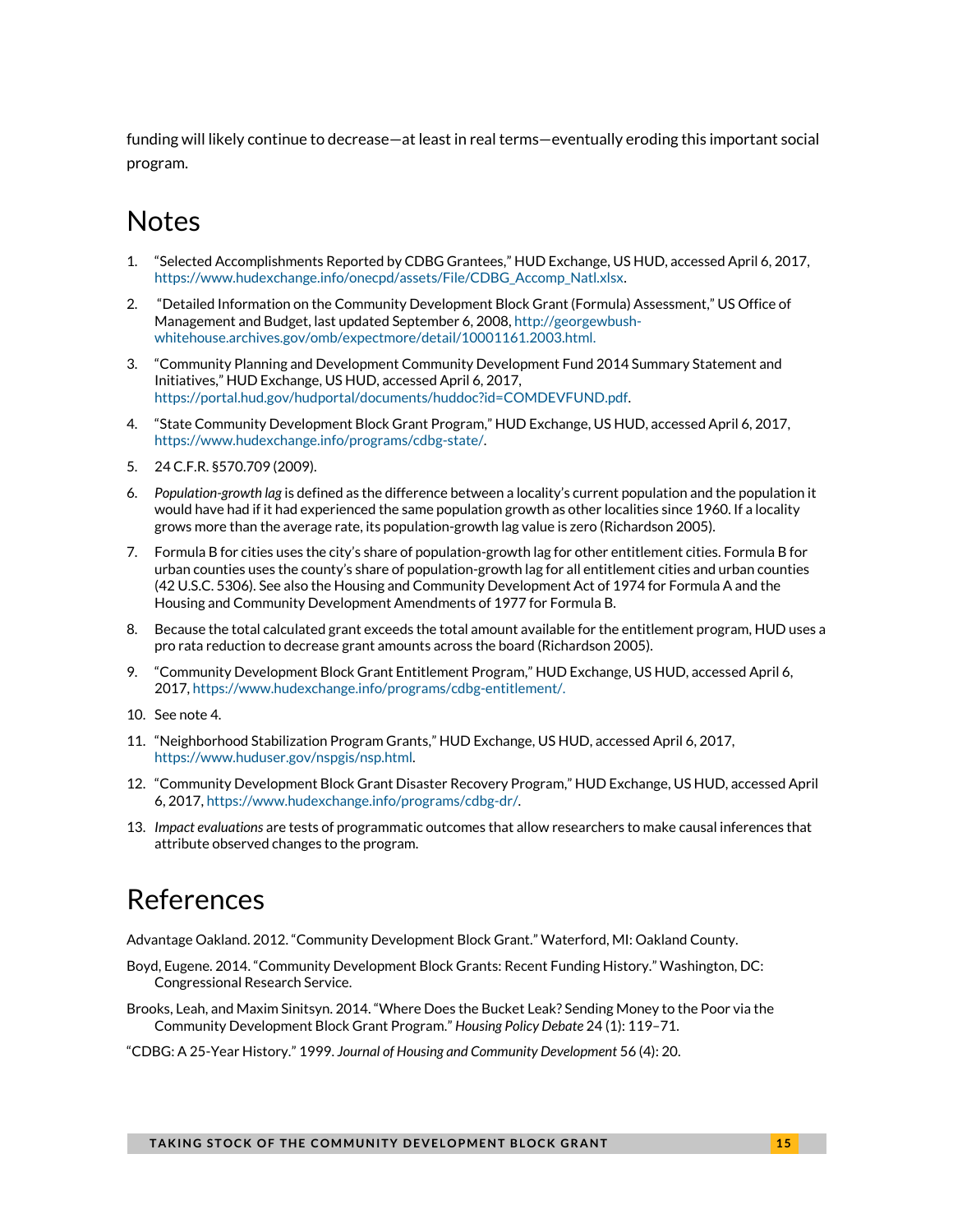- City of Boston, Massachusetts, Office of the Mayor. No date. "Community Development Block Grants Work for Boston." Washington, DC: National Community Development Association.
- Collinson, Robert. 2014. "Assessing the Allocation of CDBG to Community Development Need." *Housing Policy Debate* 24 (1):91–118.
- Fossett, James W. 1987. "The Consequences of Shifting Control: Federal and State Distribution of Small Cities CDBG Funds in Four Southern States." *Journal of Federalism* 17.
- Galster, George, Peter Tatian, and John Accordino. 2006. "Targeting Investments for Neighborhood Revitalization." *Journal of the American Planning Association* 72 (4).
- Hays, Allen R. 2012. *Federal Government and Urban Housing.* Albany: SUNY Press.
- Joint Center for Housing Studies of Harvard University. 2013. "America's Rental Housing: Evolving Markets and Needs." Cambridge, MA: President and Fellows of Harvard College.
- McEnanly, Thomas R. 2011. "Additional Details to Supplement Our Report on HUD's Fiscal Years 2011 and 2010 Financial Statements." Washington, DC: US Department of Housing and Urban Development, Office of the Inspector General.
- Moore, Edgar. 2007. "HUD's Monitoring Controls and Procedures Regarding the Community Development Block Grant Program Were Not Adequate." Washington, DC: US Department of Housing and Urban Development, Office of the Inspector General.
- O'Connor, Alice. 1999. "Swimming against the Tide: A Brief History of Federal Policy in Poor Communities." In *Urban Problems and Community Development*, edited by Ronald F. Ferguson and William T. Dickens. Washington, DC: Brookings Institution Press.
- Orlebeke, Charles J., and John C. Weicher. 2014. "How CDBG Came to Pass." *Housing Policy Debate* 24 (1): 14–45.
- Pooley, Karen Beck. 2014. "Using Community Development Grant Dollars to Revitalize Neighborhoods: The Impact of Program Spending in Philadelphia." *Housing Policy Debate* 24 (1): 172–91.
- Prunella, Priscilla, Brett Theodos, and Alex Thackery. 2014. "Federally Sponsored Local Economic and Community Development: A Look at HUD's Section 108 Program." *Housing Policy Debate* 24 (1): 258–87.
- Prunella, Priscila, Alex Thackeray, Ryan Sullivan, Martin D Abravanel, Kassie Dumlao Bertumen, Brett Theodos, Nancy M. Pindus, Chris Walker, and Roger Frankoff. 2012. "Study of HUD's Section 108 Loan Guarantee Program." Washington, DC: US Department of Housing and Urban Development, Office of Policy Development and Research.
- Reich, David. 2014. "[Non-defense Discretionary Programs Have Seen Large Cuts and Face More Cuts in 2015](http://www.cbpp.org/research/non-defense-discretionary-programs-have-seen-large-cuts-and-face-more-cuts-in-2015?fa=view&id=4232)." Washington, DC: Center on Budget and Policy Priorities.
- Rich, Michael. J. 1993. *Federal Policymaking and the Poor: National Goals, Local Choices and Distributional Outcomes*. Princeton, NJ: Princeton University Press.
- Rich, Michael. 2014. "Community Development Block Grants at 40: Time for a Makeover." *Housing Policy Debate* 24 (1): 46–90.
- Richardson, Todd. 2005. "CDBG Formula Targeting to Community Development Need." Washington, DC: US Department of Housing and Urban Development.
- Rohe, William M., and George C. Galster. 2014. "The Community Development Block Grant Turns 40: Proposals for Program Expansion and Reform." *Housing Policy Debate* 24 (1): 3–13.
- Spader, Jonathan, and Jennifer Turnham. 2014. "CDBG Disaster Recovery Assistance and Homeowners' Rebuilding Outcomes Following Hurricanes Katrina and Rita." *Housing Policy Debate* 24 (1): 213–37.
- Steger, Mary Ann. 1984. "Group Influence versus Decision-Making Rules: An Analysis of Local CDBG Allocational Decisions." *Urban Affairs Review* 19 (3).
- US Department of Housing and Urban Development. No date. *[Historic Preservation and Heritage Tourism in Housing](http://portal.hud.gov/hudportal/documents/huddoc?id=DOC_14211.pdf)  [and Community Development: A Guide to Using Community Development Block Grant Funds for Historic Preservation](http://portal.hud.gov/hudportal/documents/huddoc?id=DOC_14211.pdf)*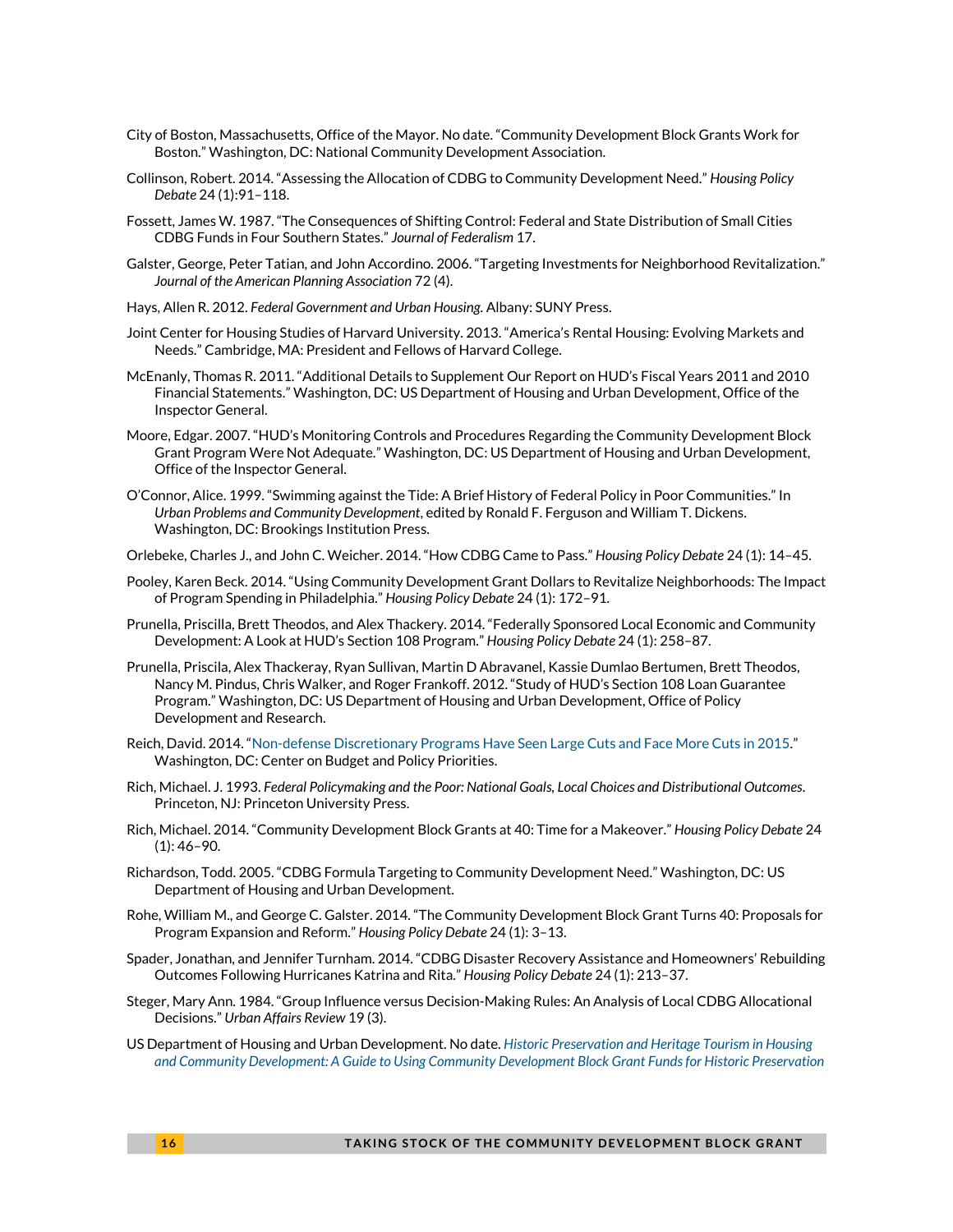*[and Heritage Tourism in Your Communities](http://portal.hud.gov/hudportal/documents/huddoc?id=DOC_14211.pdf)*. Washington, DC: US Department of Housing and Urban Development.

- ———. 1980. "Community Development Block Grant Program: Directory of Allocations for Fiscal Years 1975– 1980." Washington, DC: US Department of Housing and Urban Development.
- ———. 1987. "Community Development Block Grant Program: Directory of Allocations for Fiscal Years 1981– 1987." Washington, DC: US Department of Housing and Urban Development.
- ———. 1993. "Community Development Block Grant Program: Directory of Allocations for Fiscal Years 1986– 1993." Washington, DC: US Department of Housing and Urban Development.
- ———. 2012. "Guidance for Reporting CDBG Accomplishments and Performance Measures in IDIS." Washington, DC: US Department of Housing and Urban Development.
- ———. 2014. *Basically CDBG for States.* Washington, DC: US Department of Housing and Urban Development.
- US Government Accountability Office. 2006. "Community Development Block Grants: Program Offers Recipients Flexibility but Oversight Can Be Improved." Report to Congressional Committees. Washington, DC: US Government Accountability Office.
- ———. 2013. "Community Development Block Grants: Reporting on Compliance with Limit on Funds Used for Administration Can Be Improved." Report to Congressional Committees. Washington, DC: US Government Accountability Office.
- ———. 2017. "[America First: A Budget Blueprint to Make America Great Again.](https://www.whitehouse.gov/sites/whitehouse.gov/files/omb/budget/fy2018/2018_blueprint.pdf)" Washington, DC: Executive Office of the President of the United States.
- Walker, Christopher, Christopher Hayes, George Galster, Patrick Boxall, and Jennifer E. H. Johnson. 2002. "[The](http://www.urban.org/research/publication/impact-cdbg-spending-urban-neighborhoods)  [Impact of CDBG Spending on Urban Neighborhoods: Final Report](http://www.urban.org/research/publication/impact-cdbg-spending-urban-neighborhoods)." Washington, DC: Urban Institute.
- Walker, Christopher, Martin D. Abravanel, Patrick Boxall, Roger C. Kormendi, Kenneth Temkin, and Marsha Tonkovich. 2002. "[Public-Sector Loans to Private-Sector Businesses: An Assessment of HUD-Supported Local](http://www.urban.org/research/publication/public-sector-loans-private-sector-businesses)  [Economic Development Lending Activities](http://www.urban.org/research/publication/public-sector-loans-private-sector-businesses)." Washington, DC: Urban Institute.

Wiley, Keith. 2014. "The Role of the CDBG Program in Rural America." *Housing Policy Debate* 24 (1): 238–57.

### About the Authors

**Brett Theodos** is a senior research associate at the Urban Institute.

**Christina Plerhoples Stacy** is a senior research associate at the Urban Institute.

**Helen Ho** is a research assistant at the Urban Institute.

### Acknowledgments

This brief was developed with Urban Institute support. It builds from an earlier convening, "The Community Development Block Grant: Taking Stock and Looking Ahead," supported by the Ford Foundation.